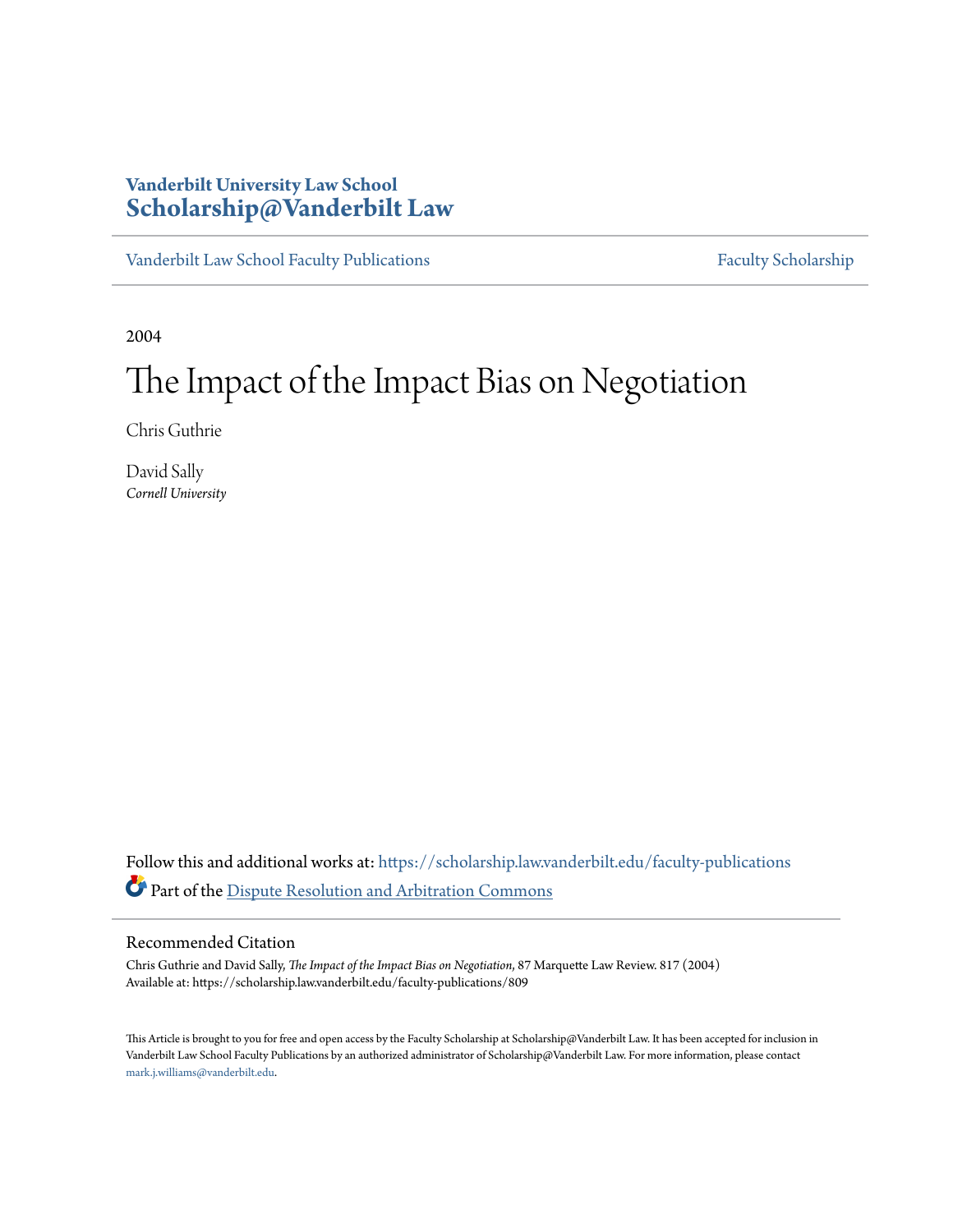# HEINONLINE

Citation: 87 Marq. L. Rev. 817 2003-2004

Content downloaded/printed from HeinOnline (http://heinonline.org) Wed Jun 6 12:52:51 2012

- -- Your use of this HeinOnline PDF indicates your acceptance of HeinOnline's Terms and Conditions of the license agreement available at http://heinonline.org/HOL/License
- -- The search text of this PDF is generated from uncorrected OCR text.
- -- To obtain permission to use this article beyond the scope of your HeinOnline license, please use:

 https://www.copyright.com/ccc/basicSearch.do? &operation=go&searchType=0 &lastSearch=simple&all=on&titleOrStdNo=0025-3987



Retrieved from DiscoverArchive, Vanderbilt University's Institutional Repository

This work was originally published as Chris Guthrie and David Sally, The Impact of the Impact Bias on Negotiation, 87 Marq. L. Rev. 817 2003-2004.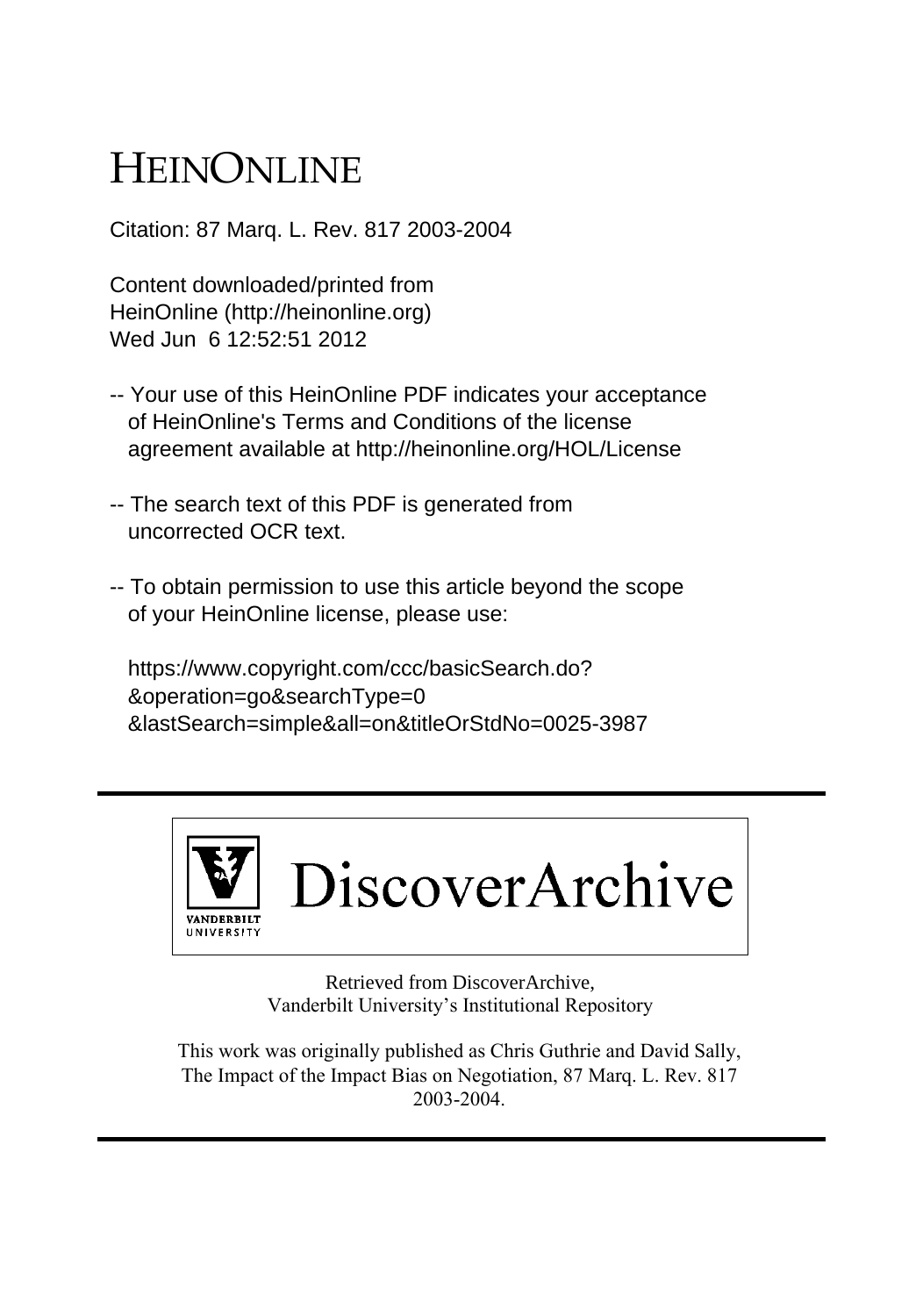# **THE IMPACT OF THE IMPACT BIAS ON NEGOTIATION**

## CHRIS GUTHRIE\* & DAVID SALLY\*\*

The defining feature of "principled"<sup>1</sup> or "problem-solving"<sup>2</sup> negotiation is its emphasis on "interests" rather than "positions." In negotiation parlance, "positions" are what disputants declare they want.<sup>3</sup> "Interests," on the other hand, "are the silent movers behind the hubbub of positions."<sup>4</sup> They are the "needs, desires, concerns, and fears"<sup>5</sup> that underlie stated positions.<sup>6</sup>

Disputants routinely negotiate over positions. "Each side takes a position, argues for it, and makes concessions to reach a compromise."<sup>7</sup> Unfortunately, however, "[c]ompromising between positions is not likely to produce an agreement which will effectively take care of the human needs that led people to adopt those positions."<sup>8</sup>

Proponents of problem-solving negotiation thus argue that disputants should strive not merely to assert positions but rather to identify and satisfy their underlying interests. Indeed, according to the proponents of this approach to negotiation, "the object of a negotiation is to satisfy underlying interests."<sup>9</sup> On this view, disputants should try to get what they *really* want at the bargaining table.

But what if they do not know what they *really* want?

**<sup>\*</sup>** Professor of Law, Vanderbilt University Law School.

Assistant Professor of Organizational Behavior and Economics, Samuel Curtis Johnson Graduate School of Management, Cornell University. For helpful comments on an earlier draft, we thank Jayne Seminare Docherty, Chris Honeyman, and Nancy Welsh.

*<sup>1.</sup>* See, e.g., ROGER FISHER ET **AL.,** GETTING TO YES: NEGOTIATING AGREEMENT WITHOUT GIVING IN (2d ed. 1991).

<sup>2.</sup> Carrie Menkel-Meadow, Toward Another View of Legal Negotiation: The Structure of Problem Solving, 31 UCLA L. REV. 754 (1984).

<sup>3.</sup> FISHER ET AL., supra note 1, at 41 ("Your position is something you have decided upon.").

<sup>4.</sup> Id.

*<sup>5.</sup>* **Id.** at 40.

*<sup>6.</sup>* Id. at 41 ("Interests motivate people; they are the silent movers behind the hubbub of positions. Your position is something you have decided upon. Your interests are what caused you to so decide.").

<sup>7.</sup> Id. at 3.

<sup>8.</sup> Id. at 11.

*<sup>9.</sup>* Id.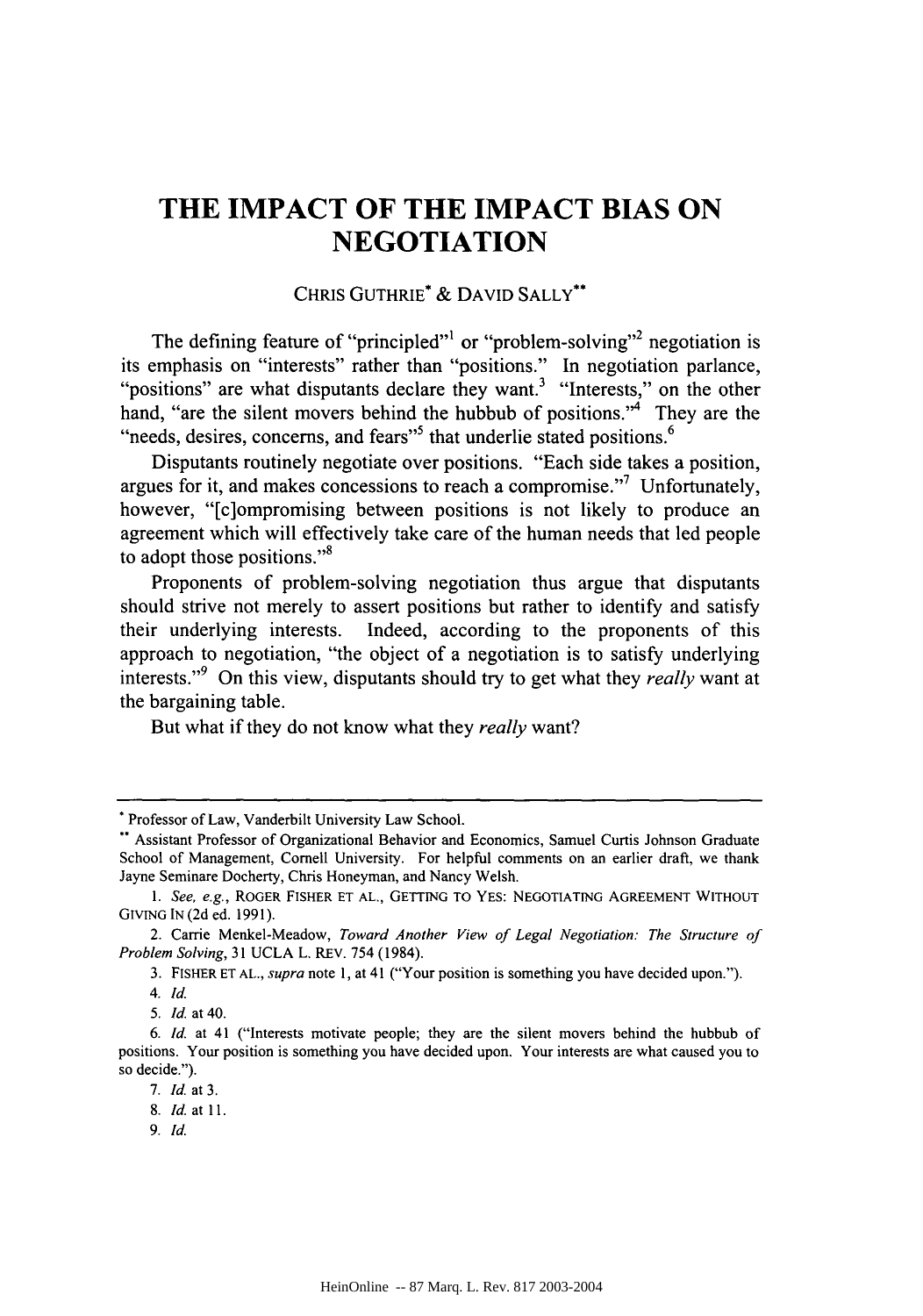#### I. IMPACT BIAS

Researchers from an emerging movement within psychology—variously labeled "positive psychology"<sup>10</sup> or "hedonic psychology"<sup>11</sup> or "affective forecasting"<sup>12</sup>—have learned a great deal in recent years about what people really want. Of greatest relevance to this essay, researchers studying affective forecasting have discovered that people are often mistaken about what they want or what will make them happy. In more technical terms, people often find that what they predict they want or how they predict they will feel-i.e., their "predicted utility"-is different from their actual experience-i.e., their "experienced utility."<sup>13</sup>

It is not that people are entirely unaware of what they want or how they will feel. In fact, people are generally quite skilled at predicting whether they will feel positively or negatively about some event or item.<sup>14</sup> People accurately predict, for example, that they will feel favorably about a promotion and unfavorably about a demotion. Similarly, people are generally pretty good at predicting the specific emotion(s) they will experience upon obtaining some item or experiencing some event.<sup>15</sup> People anticipate, for instance, that they will feel pride and joy upon being promoted and anger and embarrassment upon being demoted.

What people struggle with, however, is predicting both the *intensity* and *duration* of their emotional reactions to an event or outcome. One's sense of well-being turns significantly on this kind of prediction:

<sup>10.</sup> *See, e.g.,* Martin E. P. Seligman & Mihaly Csikszentmihalyi, *Positive Psychology: An Introduction,* 55 AM. PSYCHOL. 5, 5 (2000) ("The field of positive psychology at the subjective level is about valued subjective experiences: well-being, contentment, and satisfaction (in the past); hope and optimism (for the future); and flow and happiness (in the present).").

<sup>11.</sup> *See, e.g.,* WELL-BEING: THE FOUNDATIONS OF HEDONIC PSYCHOLOGY, at ix (Daniel Kahneman et al., eds., 1999) [hereinafter WELL-BEING] ("Hedonic psychology.., is the study of what makes experiences and life pleasant or unpleasant. It is concerned with feelings of pleasure and pain, of interest and boredom, of joy and sorrow, and of satisfaction and dissatisfaction."); Richard M. Ryan & Edward L. Deci. *On Happiness and Human Potentials: A Review of Research on Hedonic and Eudaimonic Well-Being,* 52 ANN. REV. PSYCHOL. 141 (2001).

<sup>12.</sup> *See, e.g.,* Timothy D. Wilson & Daniel T. Gilbert, *Affective Forecasting,* 35 ADVANCES SOC. PSYCHOL. 345, 346 (2003) (defining "affective forecasting" as "people's predictions about their future feelings"). For an accessible introduction to this line of research, see Jon Gertner, *The Futile Pursuit of Happiness,* N.Y. TIMES MAG., Sept. 7, 2003, at 44.

<sup>13.</sup> *See* Daniel Kahneman, *New Challenges to the Rationality Assumption,* 3 LEGAL THEORY 105, 107-16 (1997).

<sup>14.</sup> Wilson & Gilbert, *supra* note 12, at 347 (observing that "[i]n general **...** people make accurate predictions about which side of the neutral point their emotional experiences will fall, especially if they have had experience in that domain").

<sup>15.</sup> *Id.* at 401 (observing that "[p]eople are also skilled at guessing the specific kinds of emotional reactions they will have").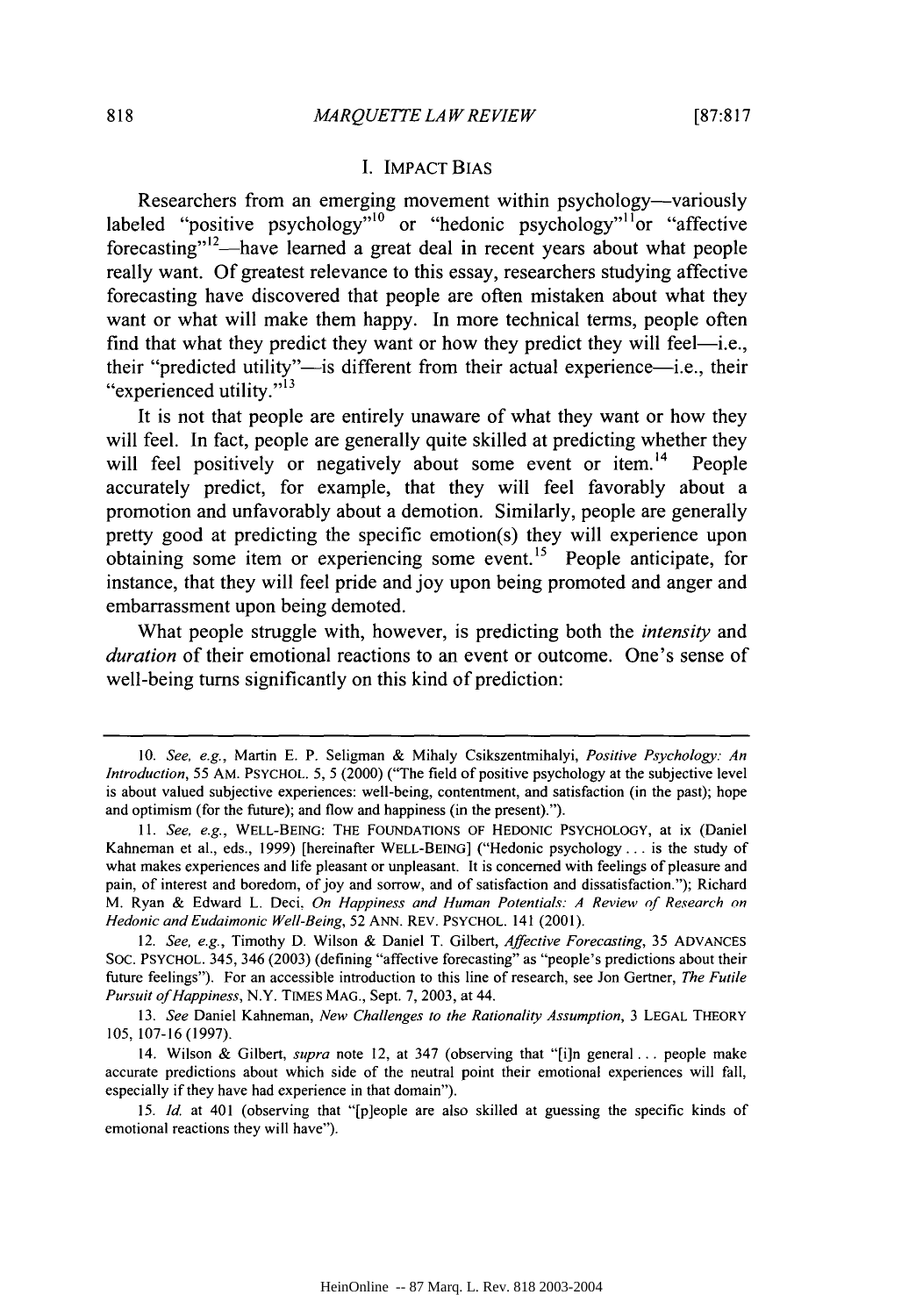Often people predict correctly the valence of their emotional reactions ("I'll feel good if I get the job") and correctly predict the specific emotions they will experience (e.g., joy). Even when achieving such accuracy, however, it is important for people to predict what the initial intensity of the reaction will be (how much joy they will experience) and the duration of that emotion (how long they will feel this way). It is useful to know that we will feel happy on our first day at a new job, but better to know how happy and how long this feeling will last, before committing ourselves to a lifetime of work as a tax attorney. It is helpful to know that it will be painful to end a long-term relationship, but better to know how painful and whether the pain will last half a second or half a decade.<sup>16</sup>

Unfortunately, people have a tendency "to overestimate the impact of future events on their emotional lives."<sup>17</sup> Psychologists Daniel Gilbert and Timothy Wilson refer to this phenomenon as the "impact bias."<sup>18</sup>

Researchers have found that the impact bias influences reactions to all kinds of life events, including "romantic breakups, personal insults, sports victories, electoral defeats, parachute jumps, failures to lose weight, reading tragic stories, and learning the results of pregnancy and HIV tests."<sup>19</sup> With few exceptions, people tend to overestimate the emotional impact such events will have on their lives.

Researchers are not entirely sure why people overestimate the emotional impact of various life events and outcomes, but they have identified at least two phenomena that systematically point people in this direction.<sup>20</sup> First, when predicting reactions to a future event, people tend to ignore the impact that *other* events are likely to have on their sense of well-being. People, in other words, are prone to "focalism"<sup>21</sup> or a "focusing illusion."<sup>22</sup> Second,

21. Wilson & Gilbert, *supra* note 12, at 366 ("Events do not occur in a vacuum of course, but in the rich context of many other events in people's lives. By neglecting to consider how much these other events will capture their attention and influence their emotions, people overestimate the impact of the focal event.").

22. David A. Schkade & Daniel Kahneman, *Does Living in California Make People Happy? A Focusing Illusion in Judgments of Life Satisfaction,* 9 PSYCHOL. ScI. 340 (1998).

<sup>16.</sup> *Id* at 349.

<sup>17.</sup> *Id.*

<sup>18.</sup> Id. at **351.**

<sup>19.</sup> Id. at 353.

<sup>20.</sup> In their article, Wilson and Gilbert discuss other phenomena that may contribute to the impact bias-such as "framing effects," "expectation effects," and "intrapersonal empathy gaps"but these phenomena do not lead systematically to overestimation. *See id.* at 354-66; *see also infra,* notes 26-27 and accompanying text.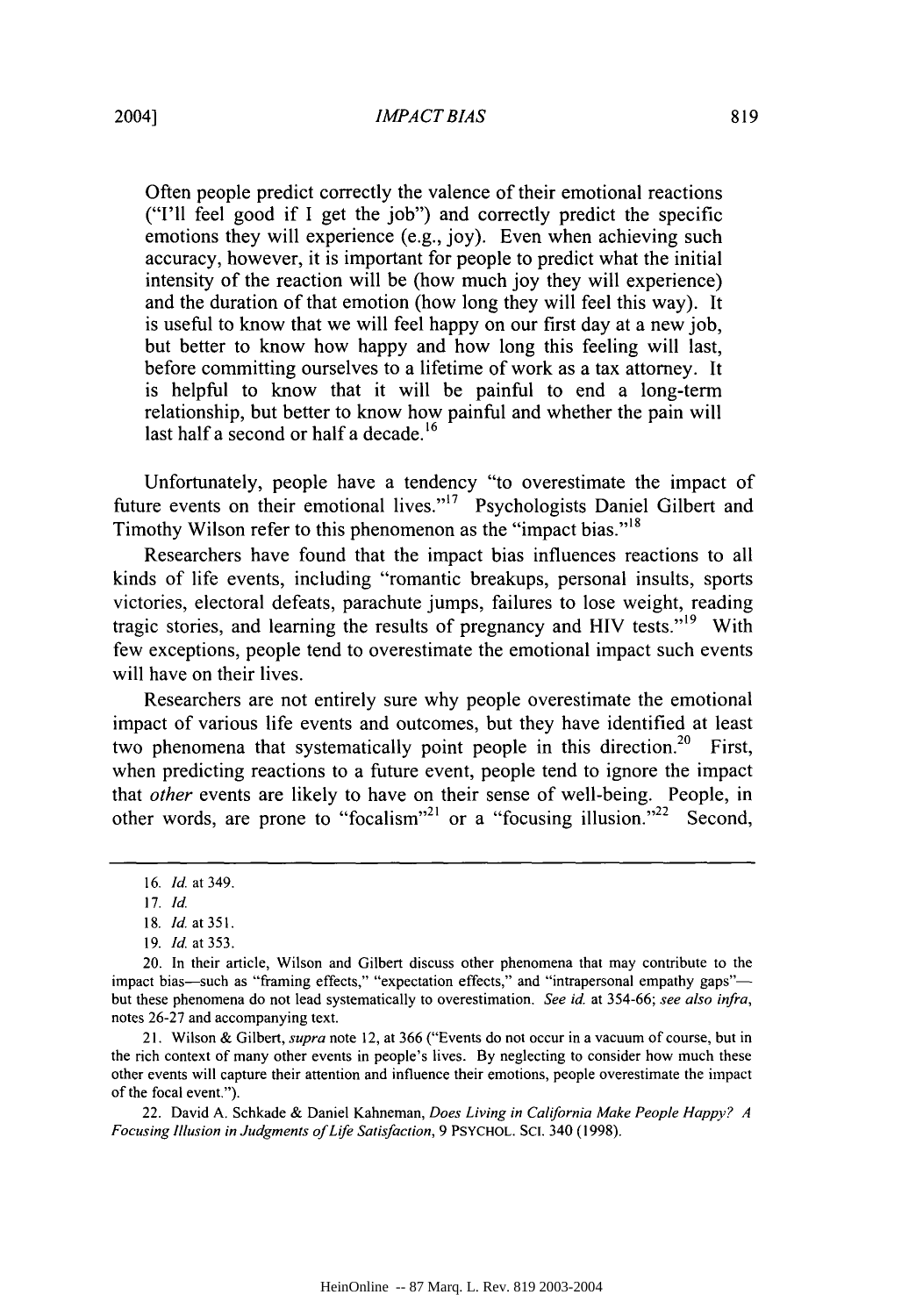people underestimate the extent to which they process an experience or outcome psychologically to dampen its emotional impact. Upon experiencing some event or outcome, people engage in what Wilson and Gilbert call "sense-making processes"; $^{23}$  that is, they "inexorably explain and understand events that were initially surprising and unpredictable, and this process lowers the intensity of emotional reactions to the events. $2^{24}$  In advance, however, they fail to "anticipate how much they will transform events psychologically in ways that reduce their emotional power." $25$ 

Other phenomena undoubtedly contribute to the impact bias. For example, people may fall prey to the impact bias because they fail to recognize that they have something akin to a happiness "set point" which does not fluctuate too much regardless of life events.<sup>26</sup> Also, research suggests that people in a "hot" emotional state have a hard time anticipating how they will react when they are in a "cold" emotional state, again suggesting that they may overestimate the emotional impact of future events and outcomes.<sup>27</sup>

Whatever its source, the existence of the impact bias means that people often "miswant." Writing in a *New York Times Magazine* article, Jon Gertner explains this as follows:

[W]e might believe that a new BMW will make life perfect. But it will almost certainly be less exciting than we anticipated; nor will it excite us for as long as predicted .... Gilbert and his collaborator Tim Wilson call the gap between what we predict and what we ultimately experience the "impact bias"—"impact" meaning the errors we make in estimating both the intensity and duration of our emotions and "bias" our tendency to err. The phrase characterizes how we experience the dimming excitement over not just a BMW but also over any object or event that we presume will make us happy. Would a 20 percent raise or winning the lottery result in a contented life? You may predict it will, but almost surely it will not turn out that way. And a new plasma television? You may have high hopes, but the impact bias suggests that it will almost certainly be less cool, and in a shorter time, than you imagine. Worse, Gilbert has noted that these

<sup>23.</sup> Wilson & Gilbert, *supra* note 12, at 371.

<sup>24.</sup> *Id.*

<sup>25.</sup> *Id.* at 374.

<sup>26.</sup> *See* DAVID LYKKEN, HAPPINESS (1999) (relying largely on studies of twins to argue that we possess a "happiness set point" but that there are things we can nonetheless do to increase our level of well-being).

<sup>27.</sup> *See* George Loewenstein & David A. Schkade, *Wouldn't It Be Nice? Predicting Future Feelings, in* WELL-BEING, *supra* note 11, at 85 (explaining the hot and cold empathy gap as one source of hedonic prediction errors).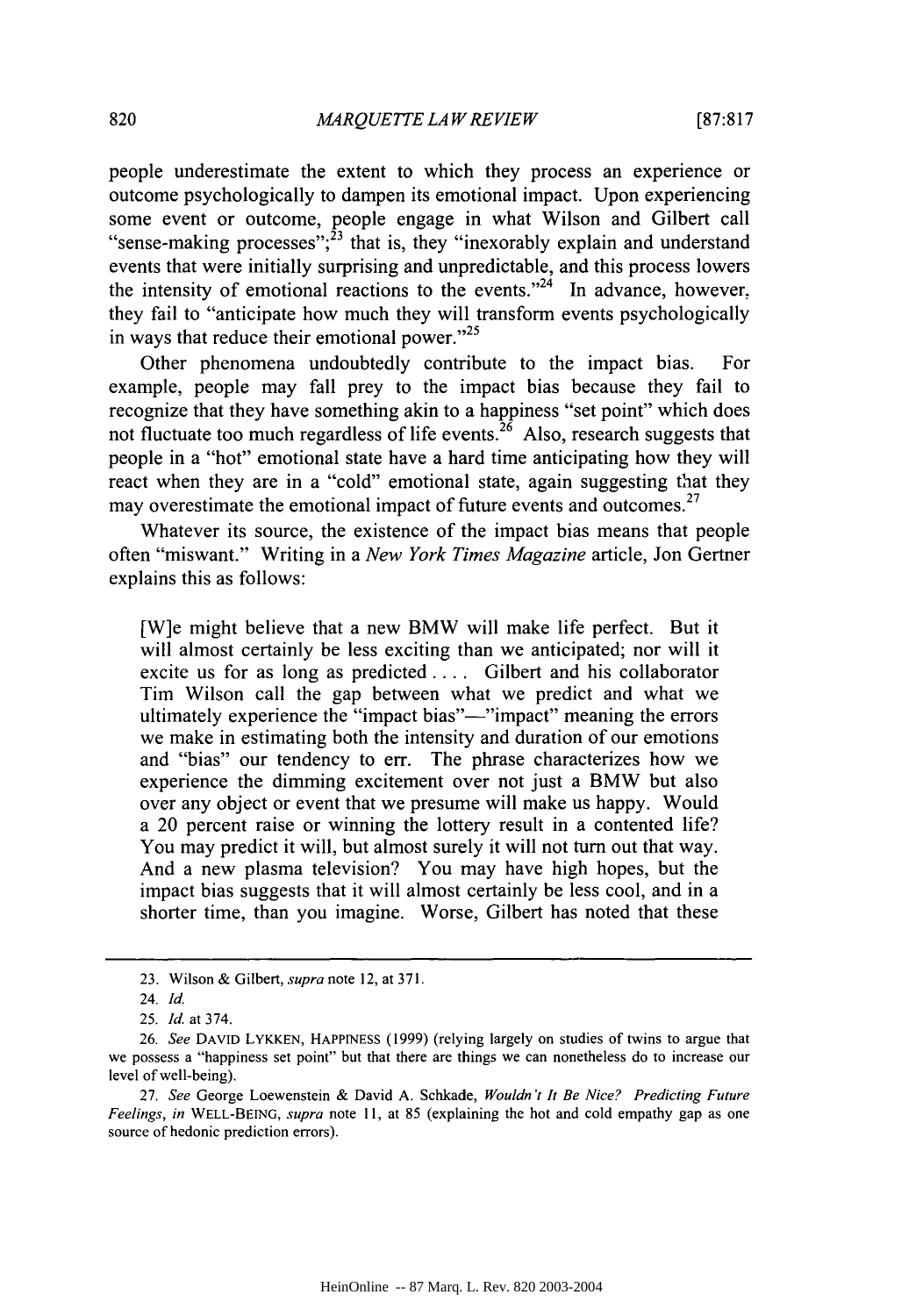mistakes of expectation can lead directly to mistakes in choosing what we think will give us pleasure. He calls this "miswanting."<sup>28</sup>

### II. "MISWANTING" IN NEGOTIATION

The potential impact of the impact bias on negotiation is straightforward. If people in general are likely to have difficulty determining what they really want because of a tendency to overestimate how attaining that item will affect their sense of well-being, disputants are also likely to have difficulty identifying what they really want in negotiation for the very same reason. Just like the consumer who erroneously believes he will be much happier if he purchases a new BMW, the disputant seeking to obtain vindication from the other side or financial security or whatever else may very well overestimate how much obtaining it will contribute to her sense of well-being. Indeed, it seems reasonable to speculate that the added complexity of a negotiation-in particular, the tension and conflict between the negotiators-will make it even more difficult for disputants to discern what they really want.

This has important implications for lawyers (and other agents) who represent disputants in negotiation. Under the prevailing model of the lawyerclient relationship—the so-called "client-centered" counseling model<sup>29</sup>—the client is viewed as a fully competent and autonomous actor who retains full decisional authority over her case.<sup>30</sup> The lawyer, by contrast, is a largely passive and objective advisor who strives to avoid encroaching on client autonomy in the decision-making process.<sup>31</sup>

This model of the lawyer-client relationship is arguably embodied in many of the ethical rules that govern lawyer conduct. For example, Rule 1.2 of the Model Rules of Professional Conduct provides that "[a] lawyer shall abide by a client's decision whether to settle a matter," $32$  and shall "consult" with the client as to the means by which [his objectives] are pursued. $33$ Similarly, Canon 7-7 of the Model Code of Professional Responsibility provides that "it is for the client to decide whether he will accept a settlement

<sup>28.</sup> Gertner, *supra* note 12, at 46.

**<sup>29.</sup> DAVID** A. BINDER **ET AL.,** LAWYERS **AS COUNSELORS** (2d ed. 2001).

**<sup>30.</sup>** *Id.* at 282.

<sup>31.</sup> *Id.* at 288-89. This is not the only model, of course. Others include the "traditional" or "directive" model and the more recently promulgated "collaborative" model. For a discussion, see Robert F. Cochran, Jr., et al., *Symposium: Client Counseling and Moral Responsibility,* 30 PEPP. L. REV. **591** (2003).

**<sup>32.</sup>** MODEL **RULES** OF PROF'L **CONDUCT** R. 1.2(a) (2004).

**<sup>33.</sup>** *Id.*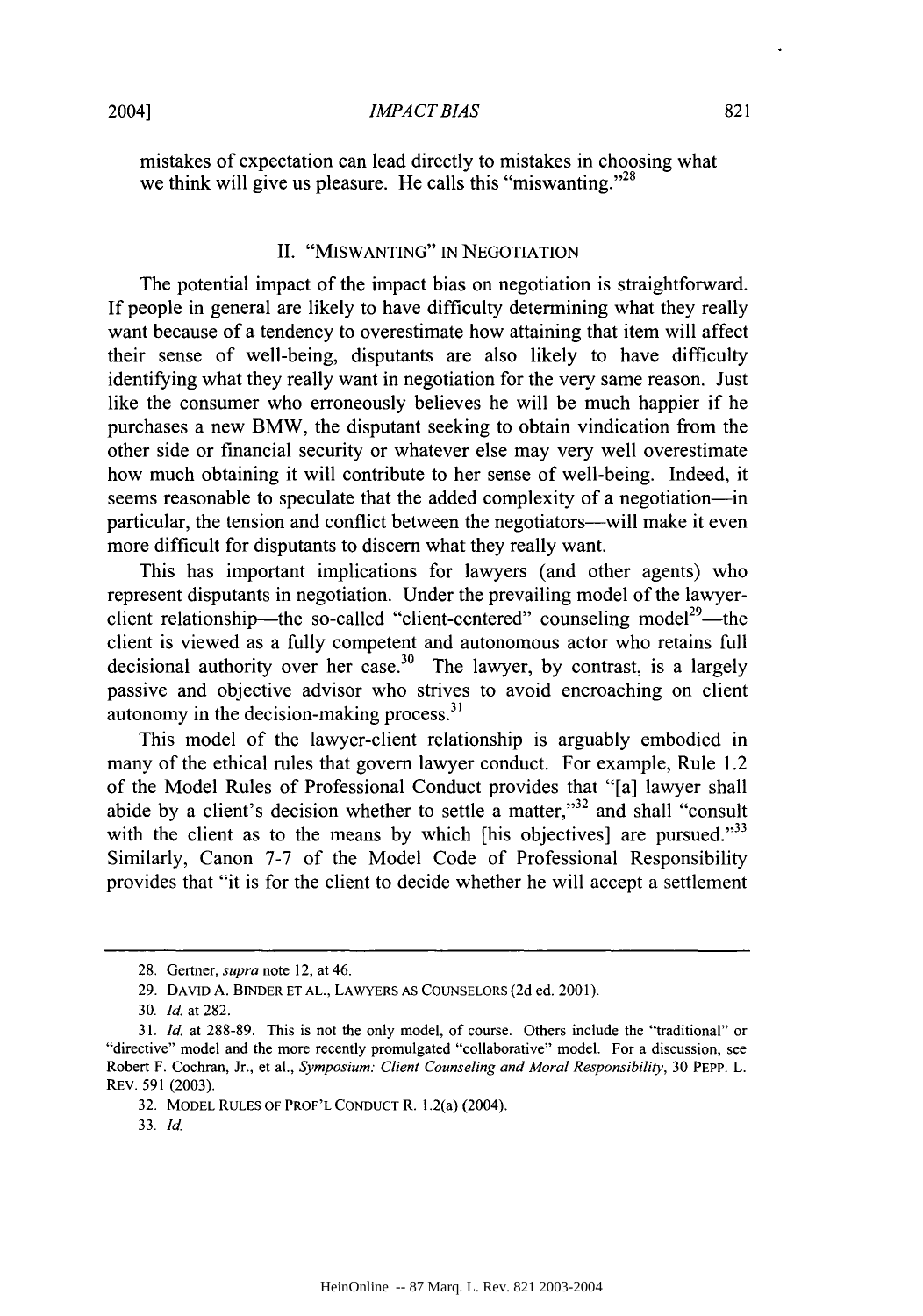offer, $"$ <sup>34</sup> and Canon 7-8 provides that "the lawyer should always remember that the decision whether to forego legally available objectives or methods because of non-legal factors is ultimately for the client and not for himself."<sup>35</sup>

The client-centered approach to lawyering—both in theory and as reflected in various ethical rules-is both sensible and respectful. After all, the client is the principal, and the lawyer is merely the agent hired by the client. The client "owns" the problem, and she will reap the primary benefit (or bear the primary brunt) of the outcome. Thus, it seems appropriate to vest decision-making power solely in her hands.

Research on the impact bias gives one pause, however, because it suggests that clients may have great difficulty predicting accurately what they want out of a negotiation. Even given this difficulty, the client will generally know better than anyone else what she wants. But in some circumstances, her lawyer may have insight into her wants that even she does not. Namely, in those cases where the client is a "one-shotter"<sup>36</sup> (perhaps in a divorce case or a personal injury suit), and the lawyer is a "repeat player"<sup>37</sup> who has represented dozens or even hundreds of similarly situated clients in like cases, it seems *possible* that the lawyer might know better than the client what the client really wants.

Suppose, for example, that a lawyer named "Linda" represents a client named "Clint." Clint used to be an executive with Company X. He enjoyed working at Company X, and several close friends remain there. Unfortunately, Company X fired him a year ago despite good performance evaluations. Clint believes, based on a couple of e-mails his former boss sent to a friend, that he was terminated due to his race. After investigating Clint's claim, Linda filed suit against Company X on Clint's behalf, asserting myriad violations under Title VII.

Upon receiving a copy of the complaint, the lawyer for Company X indicated that the company would like to meet to discuss settlement of Clint's claim. Linda agreed. Before the settlement talks, she arranged a meeting with Clint to make sure she understood his interests. At this meeting, Clint told Linda he wanted "a lot of money." When pressed to explain why he wanted "a lot of money," Clint explained that he wanted the money to provide a luxurious lifestyle for himself and his family and to provide him with the financial resources that would enable him to retire.

<sup>34.</sup> MODEL **CODE** OF PROF'L RESPONSIBILITY EC 7-7 (2001).

*<sup>35.</sup> Id.* at EC 7-8.

<sup>36.</sup> *See* Marc Galanter, *Why the 'Haves' Come Out Ahead Speculating on the Limits of Legal Change,* 9 LAW & SOC'Y REV. 95 (1974).

<sup>37.</sup> *See id.*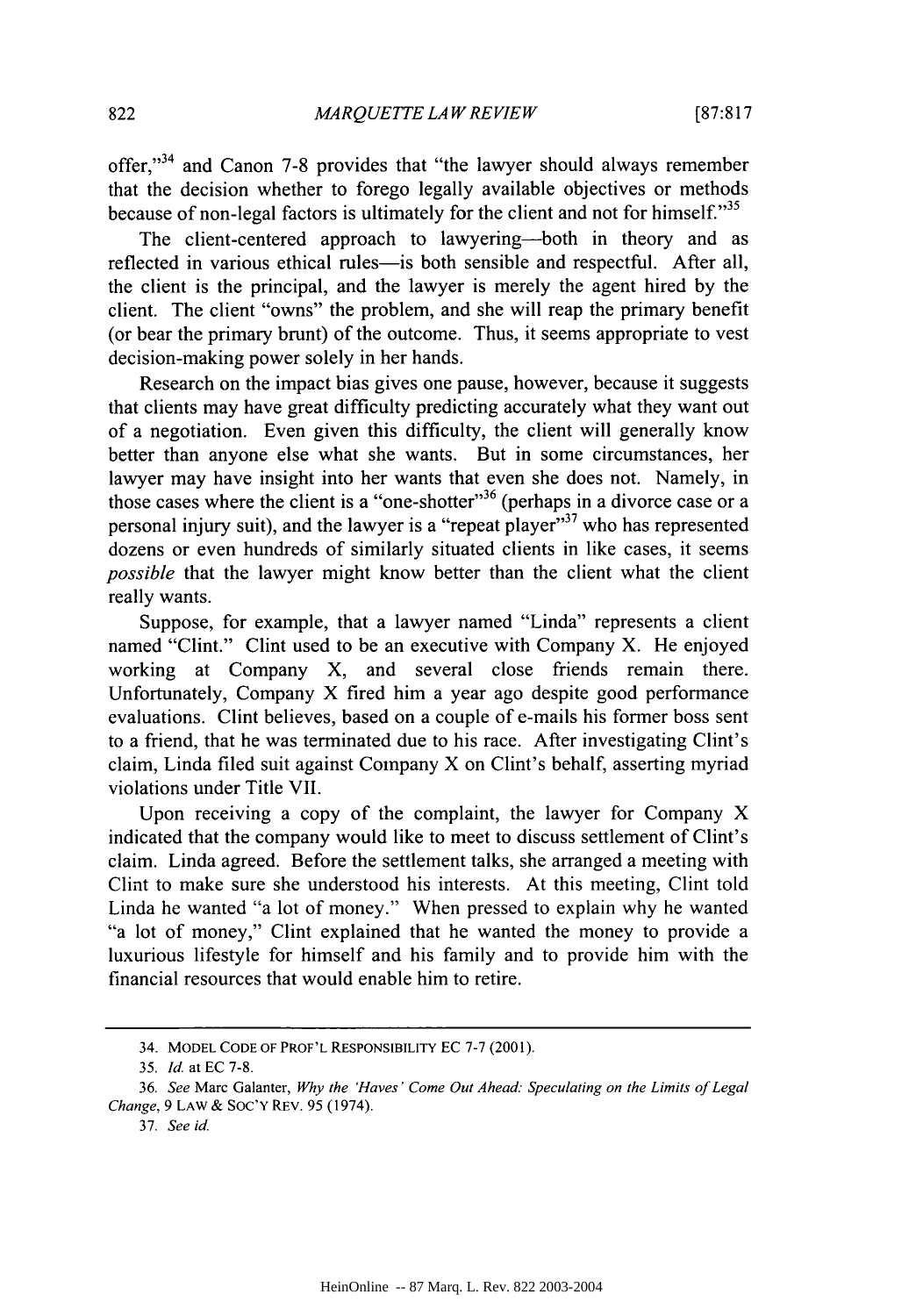#### *IMPACT BIAS*

Armed with this information, Linda met with the lawyer from Company X to discuss settlement. After lengthy discussions about the alleged facts, the applicable law, Clint's interests, and Company X's interests, the lawyer for Company X offered to settle the case by paying Clint a modest sum of money reflecting his "back pay" and by rehiring him at Company X. He also informed Linda that Company X had already fired Clint's former boss.

Linda told him she would discuss the offer with Clint. When she met with him, she described some of the advantages associated with the offer, and she also acknowledged some of the advantages associated with foregoing settlement and proceeding to trial. Clint told her that he would rather go to trial than accept the offer because he wanted the flexibility, financial security, and lifestyle that a substantial award would bring.

Having represented several similarly situated clients in the past and having familiarized herself with the research on affective forecasting, Linda is skeptical that Clint truly understands what he wants. She worries that even if he prevails at trial and recovers a sizeable award, his contentment with that award will be short-lived. Indeed, she is familiar with a number of fairly well-established research findings that lead her to believe that Clint will ultimately be happier if he accepts the settlement offer and returns to work at Company X. She knows, for example, that money (beyond a comfortable, middle-class amount) contributes minimally to happiness.<sup>38</sup> She knows that friendships and social interaction, on the other hand, do increase one's sense of well-being,<sup>39</sup> and Clint has several close friends at Company X with whom he will interact on a much more regular basis if he were to return. Finally, she knows that people are happier when they are fully engaged in some productive activity,<sup>40</sup> and Clint seems to have had this kind of engagement at

<sup>38.</sup> *See, e.g.,* Mihaly Csikszentmihalyi, *If We Are So Rich, Why Aren't We Happy?,* 54 AM. PSYCHOL. 821, 822-23 (1999) (summarizing studies showing that material wealth has little impact on subjective well-being); Marilyn Elias, *Psychologists Now Know What Makes People Happy,* USA TODAY, Dec. 9, 1992 (quoting psychologist Ed Diener) ("'Materialism is toxic for happiness.'"); Gertner, *supra* note 12, at 86 (reporting that researchers have found that "wealth above middle-class comfort makes little difference to our happiness"); David G. Myers, *The Funds, Friends, and Faith of Happy People,* 55 **AM.** PSYCHOL. 56, 59 (2000) ("Happiness tends to be lower among the very poor. Once comfortable, however, more money provides diminishing returns on happiness."). *See generally* ROBERT **E. LANE,** THE Loss OF **HAPPINESS IN** MARKET **DEMOCRACIES (1996)** (demonstrating empirically that increased wealth beyond a poverty level has little to do with a sense of happiness).

<sup>39.</sup> *See, e.g.,* **LANE,** *supra* note 38, at 6 ("[W]e get happiness primarily from people. Gertner, *supra* note 12, at 86 (reporting that researchers have found that "[s]ocial interaction and friendships have been shown to give lasting pleasure"); Myers, *supra* note 38, at 62 (reporting results that "confirm the correlation between social support and well-being").

<sup>40.</sup> *See, e.g.,* MIHALY CSIKSZENTMIHALYI, FLOW: **THE** PSYCHOLOGY OF OPTIMAL EXPERIENCE 3 (1990). Csikszentmihalyi notes: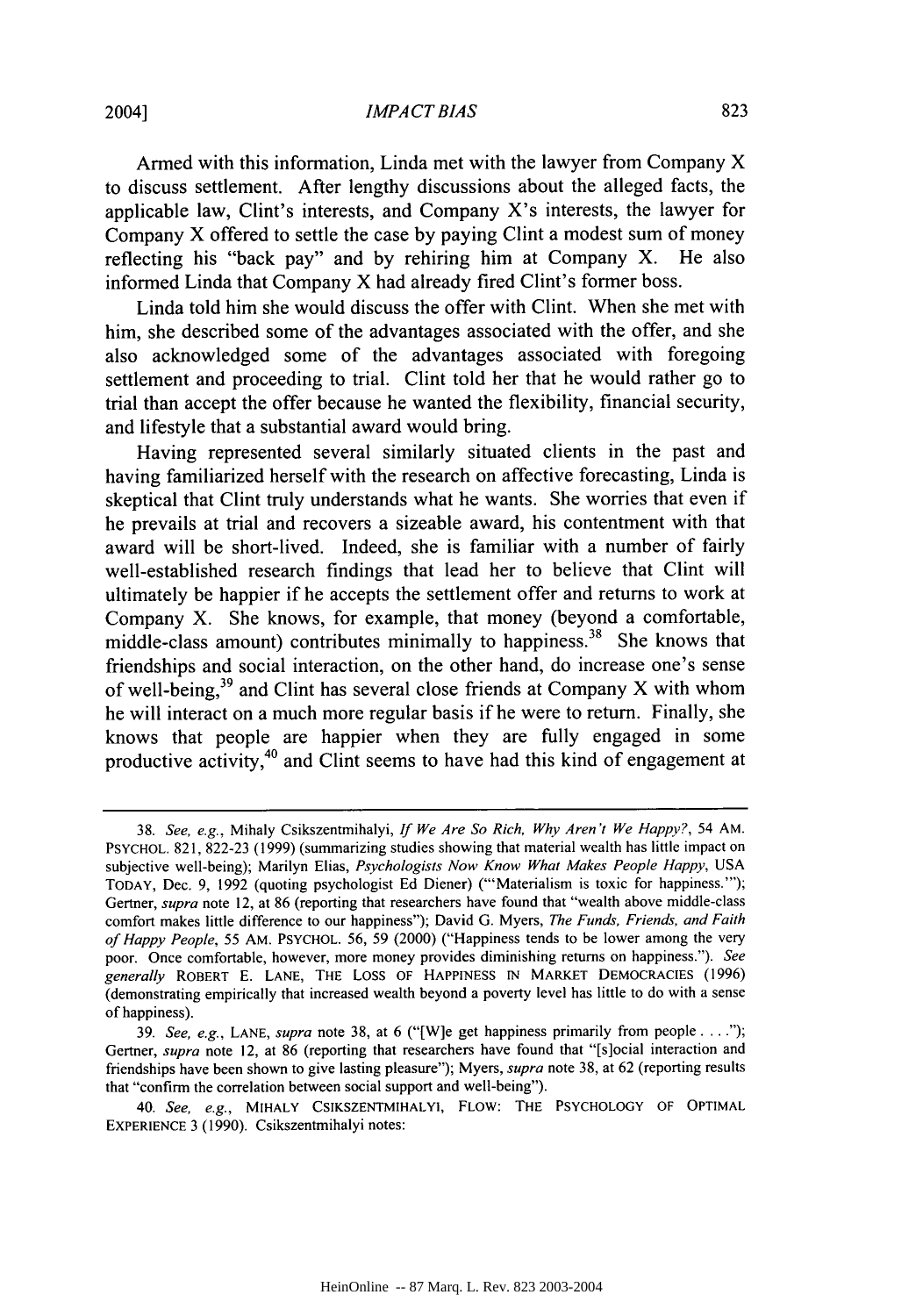Company X.

So what is Linda to do? She can certainly raise these issues with Clint. She could tell him what she knows about the research on affective forecasting. She could tell him, for example, that people often make poor predictions about what they want and how happy they will be if they get it. **"I** think you ought to know, Clint," she could say, "that no matter what they hope for when they buy a ticket, many lottery winners end up being no happier than they were before they won."<sup>41</sup> (Obviously, Linda would be more confident about her advice-and her advice would be more relevant-if she could speak specifically to the impact of the impact bias on litigants.)

But besides providing this information to Clint, how hard can Linda push him to settle the case on the proposed terms? Under the client-centered view of the lawyer's role, and perhaps even under the applicable ethical rules, she probably cannot push too hard.<sup>42</sup> Research drawn from the emerging movement of hedonic psychology or affective forecasting *suggests,4* however, that she should be allowed—and maybe even encouraged—to play a much more active role in Clint's decision-making.<sup>44</sup>

Id. LYKKEN, *supra* note 26, at 73-77, 101-16 (exploring how "productive labor" contributes to our sense of well-being).

41. For a study corroborating this statement, see Philip Brickman et al., *Lottery Winners and Accident Victims: Is Happiness Relative?,* 36 J. PERSONALITY & SOC. PSYCHOL. 917 (1978).

42. *See supra* notes 29-35 and accompanying text.

43. It is worth noting that at least some of the leaders in this field are reluctant to propose policy prescriptions based on the underlying research. *See* Gertner, *supra* note 12, at 90. Gertner explains:

We're very, very nervous about overapplying the research .... Just because we figure out that X makes people happy and they're choosing Y, we don't want to impose X on them. I have a discomfort with paternalism and with using the results coming out of our field to impose decisions on people.

Id. (quoting George Loewenstein).

44. It is certainly not unprecedented to argue that the lawyer should play a more active role in her client's decision making than that envisioned by the proponents of the client-centered approach to lawyering. For one example, see William H. Simon, *Visions of Practice in Legal Thought,* <sup>36</sup> STAN. L. REv. 469, 486, 488 (1984) (observing that his vision of lawyering acknowledges "that people might have interests of which they are not aware" and that "[t]he precept that the lawyer further the client's interests, as she understands them, is qualified by the precept that she also try to enhance the client's capacity to express her own interests"). In this instance, however, the argument rests on a different basis—i.e., the research on affective forecasting.

Contrary to what we usually believe, moments like these, the best moments in our lives, are not the passive, receptive, relaxing times-although such experiences can also be enjoyable, if we have worked hard to attain them. The best moments usually occur when a person's body or mind is stretched to its limits in a voluntary effort to accomplish something difficult and worthwhile.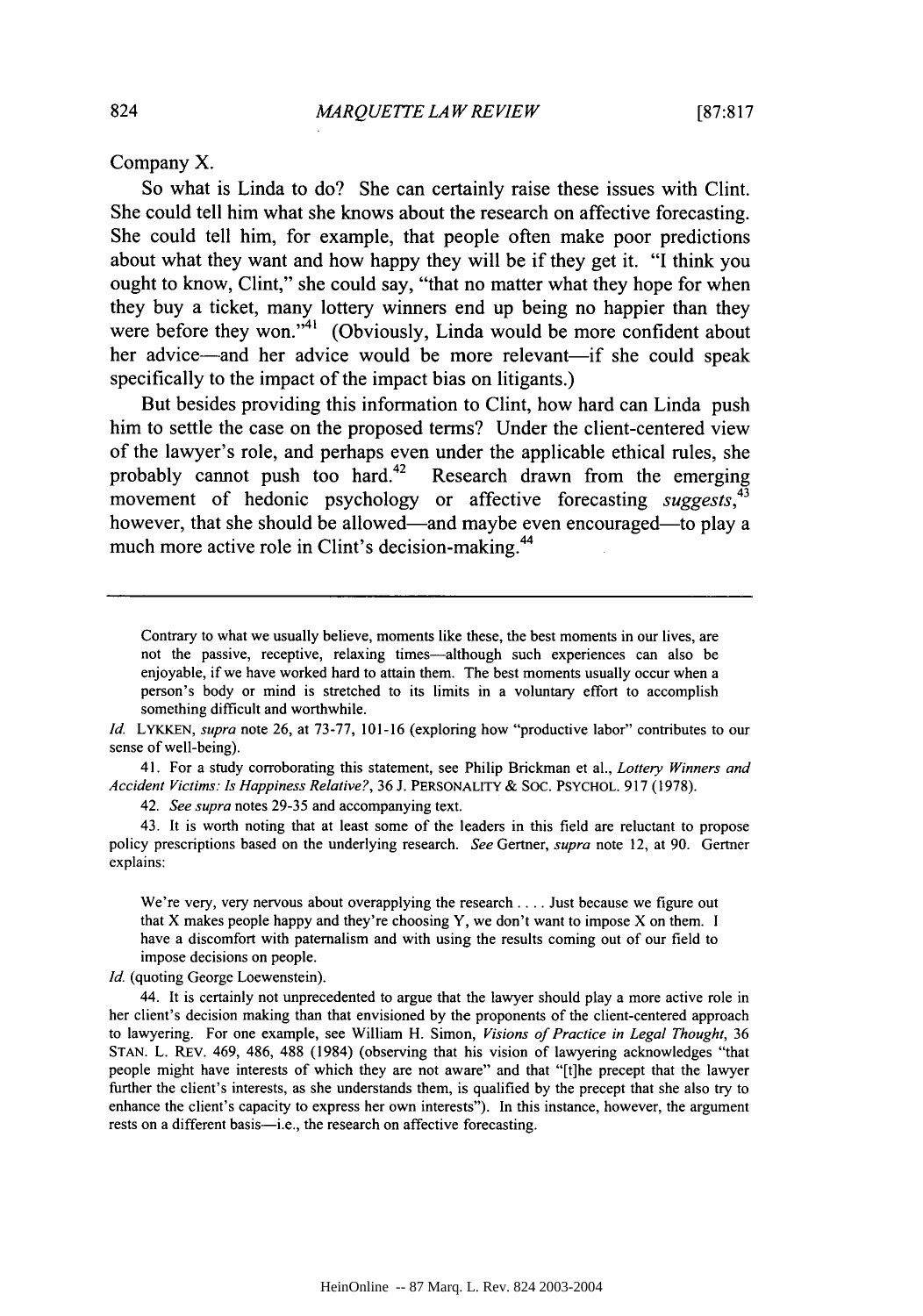#### *IMPACT BIAS*

Linda's dilemma is but a microcosm of the broader dilemma faced by policy makers, regulators, and others trying to facilitate efficient decisionmaking in society. The impact bias and other departures from purely "rational" decision making may warrant intervention by outsiders or regulation by authorities.<sup>45</sup> Open consideration of paternalism of this sort raises hackles in the legal community at large, and the law and economics field in particular, because it is deemed taboo to impinge on individual autonomy and freedom of choice.<sup>46</sup>

As important as individual autonomy and freedom of choice are, however, the concerns about paternalism may be misguided for several reasons. First, as the earlier review of the research on the impact bias demonstrates, freedom of choice does not necessarily lead to an increase in subjective well-being. In one illustrative experiment not reported above, researchers found that subjects who had to make an irrevocable selection between two photographs they had previously snapped were more satisfied with their choice than were those who had the option of switching prints later,<sup>47</sup> yet when the researchers asked another group of students whether they would prefer *ex ante* to make a revocable or irrevocable choice, two-thirds of them expressed a preference for the revocable choice.<sup>48</sup> This suggests that in at least some circumstances we think we want freedom of choice, but we may be happier when our choices are constrained.

Second, freedom of choice is often illusory because decision making is rarely independent of a social context shaped by cultural norms, organizational rules, and the decisions of prior decision makers. Sunstein and Thaler write:

In many situations, some organization or agent *must* make a choice

When individuals and organizations fulfill identities, they follow rules or procedures that they see as appropriate to the situation in which they find themselves. Neither preferences as they are normally conceived nor expectations of future consequences enter directly into the calculus .... Rule following is grounded in a logic of appropriateness.

*Id; see also* Camerer et al., *supra* note 45, at 1222 (referring to the "faith-based antipaternalism practiced by some legal scholars").

*47. See* Daniel T. Gilbert & Jane E.J. Ebert, *Decisions and Revisions: The Affective Forecasting of Changeable Outcomes,* 82 J. PERSONALITY & SOC. PSYCHOL. 503 (2002).

48. *See id.* at **510.**

<sup>45.</sup> *See, e.g.,* Colin Camerer et al., *Regulation for Conservatives: Behavioral Economics and the Case for 'Asymmetric Paternalism,'* 151 U. PA. L. REv. 1211 (2003); Cass R. Sunstein & Richard H. Thaler, *Libertarian Paternalism is Not an Oxymoron,* U. CHI. L. REV. (forthcoming).

<sup>46.</sup> That such a taboo exists suggests the legal system may elevate a logic of *appropriateness* over a logic of *consequences. See* JAMES G. MARCH, A PRIMER ON DECISION MAKING: How DECISIONS HAPPEN 57 (1994). March explains: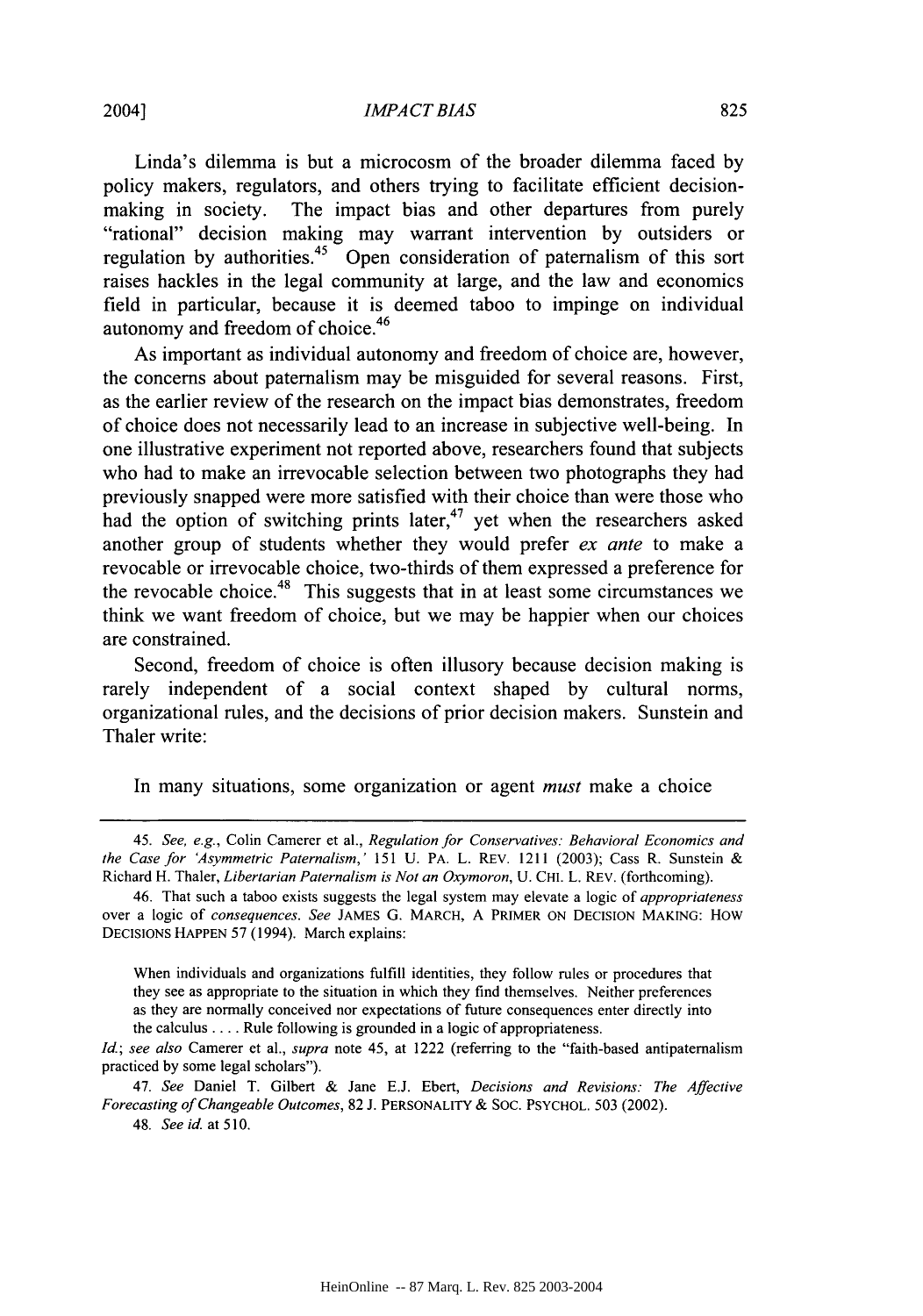that will affect the behavior of some other people. There is, in those situations, no alternative to a kind of paternalism—at least in the form of an intervention that affects what people choose .... The point applies to both private and public actors, and hence to those who design legal rules as well as to those who serve consumers.<sup>49</sup>

From a practical perspective, then, paternalism is inevitable, so the real risk is that paternalism might become coercive.

Third, it may be possible, however, to design non-coercive interventions that facilitate "better" decision making while preserving autonomy at the same time.<sup>50</sup> Although the research is still at an early stage of development, researchers have identified three minimally intrusive devices: defaults, framing, and cooling-off periods. $51$ 

People tend to prefer the status quo, so default options have real force in choice.<sup>52</sup> (Note that defaults cohere exactly to the idea that paternalism is inevitable-somebody somewhere has decided what will happen if an individual makes no decision.) For example, employers can increase employee retirement savings rates by changing the default from nonenrollment to automatic participation in  $401(k)$  plans.<sup>53</sup> This is clearly a paternalistic intervention, but it is hardly coercive.

People are also influenced by the way options are framed, so society might try to frame options to induce optimal decisions. In the context of Linda's representation of Clint, for instance, Linda might emphasize that settlement reflects a sure gain, while Clint's expected judgment at trial is only a probabilistic gain. When choosing between a sure gain and a probabilistic gain with a comparable expected value, most people will choose the sure thing. By casting Clint's decision as a choice between a sure gain and an

*Id.*

*53. See* B.C. Madrian & D.F. Shea, *The Power of Suggestion: Inertia in 401(k) Participation and Savings Behavior,* 116 Q. J. ECON. 1149 (2001).

<sup>49.</sup> Sunstein & Thaler, *supra* note 45, at 7.

<sup>50.</sup> *See* Camerer et al., *supra* note 45, at 1212.

A regulation is asymmetrically paternalistic if it creates large benefits for those who make errors, while imposing little or no harm on those who are fully rational. Such regulations are relatively harmless to those who reliably make decisions in their best interest, while at the same time advantageous to those making suboptimal choices.

*<sup>51.</sup> Id.*

<sup>52.</sup> For more on this "status quo bias," see William Samuelson & Robert Zeckhauser, *Status Quo Bias in Decision Making,* 1 J. RISK & UNCERTAINTY 7 (1988). For an exploration of its potential impact on negotiation, see Russell Korobkin & Chris Guthrie, *Heuristics and Biases at the Bargaining Table,* 87 MARQ. L. REv. 795 (2004).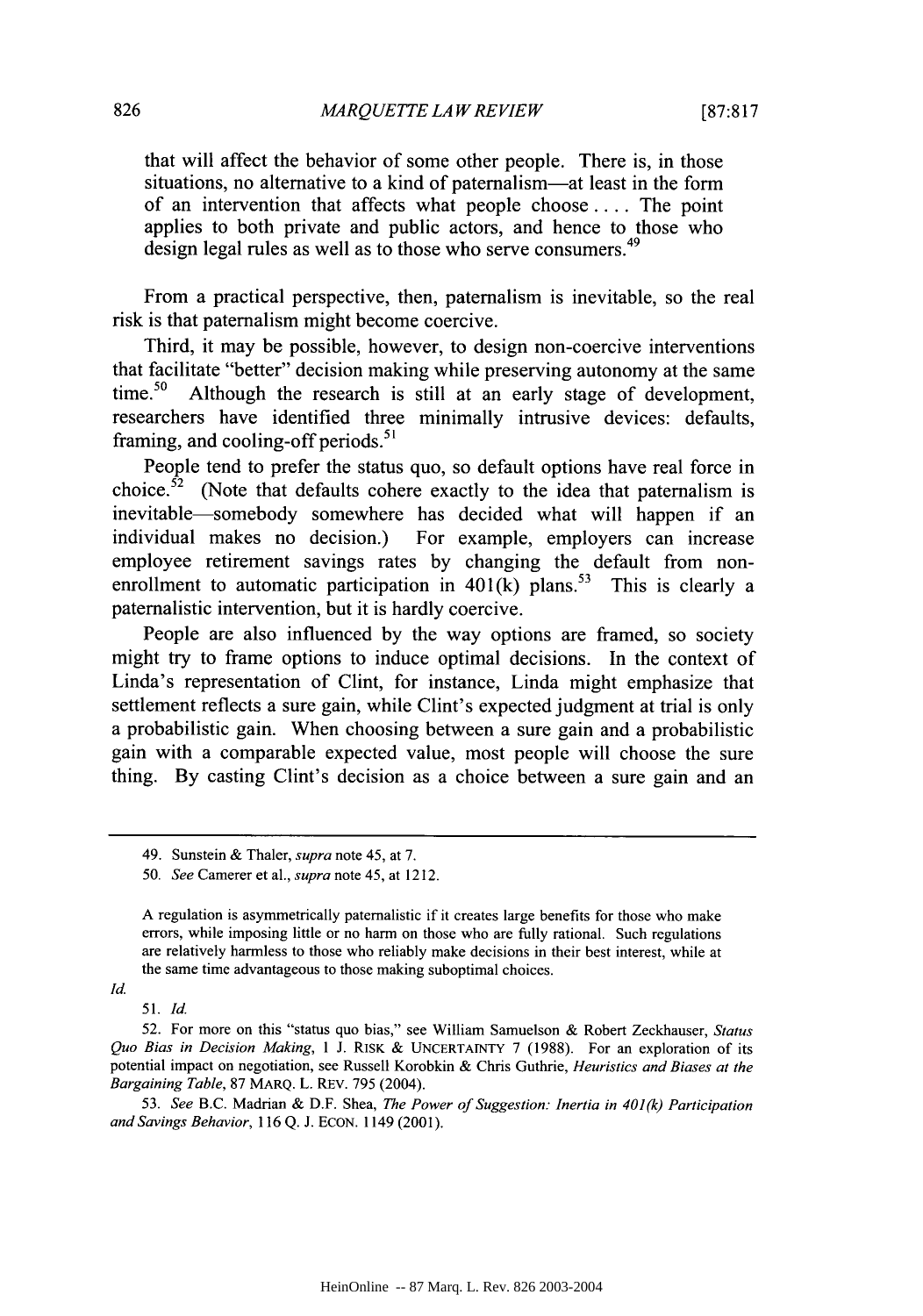#### *IMPACT BIAS*

uncertain gain, Linda implicitly invokes "prospect theory"<sup>54</sup> to increase the attractiveness of settlement and decrease the attractiveness of trial.<sup>55</sup>

Society might also employ cooling-off periods between the presentation of the decision possibilities and the final choice. In negotiation, making the final decision away from the bargaining table offers two potential benefits. First, it might reduce the cognitive load on the decision maker at the bargaining table itself, and research suggests that reducing cognitive load can increase the accuracy of individuals' affective forecasts.<sup>56</sup> Second, a "time" out" might also enable the decision maker to manage his emotions more effectively. For example, if Clint's motivation in taking Company X to court was vengeance, then he might overvalue his long-term satisfaction from hurting the company, especially when he is in the same room as Company X representatives. Requiring that he wait until he is at a remove might help him make a better quality decision.

#### III. CONCLUSION

Negotiation scholars and practitioners have long known that disputants may not get what they want at the bargaining table. Perhaps what they want is unreasonable, unavailable, or even unlawful; perhaps they will commit decision errors in the negotiation process due to "heuristics and biases";<sup>57</sup> perhaps their counterparts will simply "out-negotiate" them using successful "hard-ball" negotiation tactics<sup>58</sup> or the more subtle but still effective "principles of influence" employed by advertisers and retailers;<sup>59</sup> perhaps any number of "barriers" might prevent them from getting what they want.<sup>60</sup>

What negotiation scholars and practitioners have generally assumed, however, is that disputants know what they want. The work reported in this essay calls this assumption into question. In his interview with the *New York*

<sup>54.</sup> *See* Daniel Kahneman & Amos Tversky, *Prospect Theory: An Analysis of Decision Under Risk,* 47 ECONOMETRICA 263 (1979) (introducing prospect theory).

<sup>55.</sup> For more on this, see Korobkin & Guthrie, *supra* note 52.

<sup>56.</sup> For a variety of cooling-off periods provided by consumer protection and family law, see Camerer et al., *supra* note 45. For one example of a study in which researchers found that cognitive load had a negative impact on affective forecasting, see Daniel Gilbert et al., *The Future Is* Now: *Temporal Correction in Affective Forecasting,* 88 ORG. BEHAV. & HUM. DECISION PROCESSES 430 (2002).

<sup>57.</sup> *See* Korobkin & Guthrie, *supra* note 52.

<sup>58.</sup> For lists of these tactics, see, for example, ROBERT H. MNOOKIN ET AL., BEYOND **WINNtNG:** NEGOTIATING TO CREATE VALUE IN DEALS AND DISPUTES 24-25 (2000); Michael Meltsner & Philip G. Schrag, Negotiation *Tactics for Legal Services Lawyers,* 7 CLEARINGHOUSE REV. 259, 259-62 (1973).

<sup>59.</sup> *See* Chris Guthrie, *Principles of* Influence in Negotiation, 87 MARQ. L. REv. 829 (2004).

<sup>60.</sup> *See generally* BARRIERS TO CONFLICT RESOLUTION (Kenneth Arrow et al. eds., 1995).